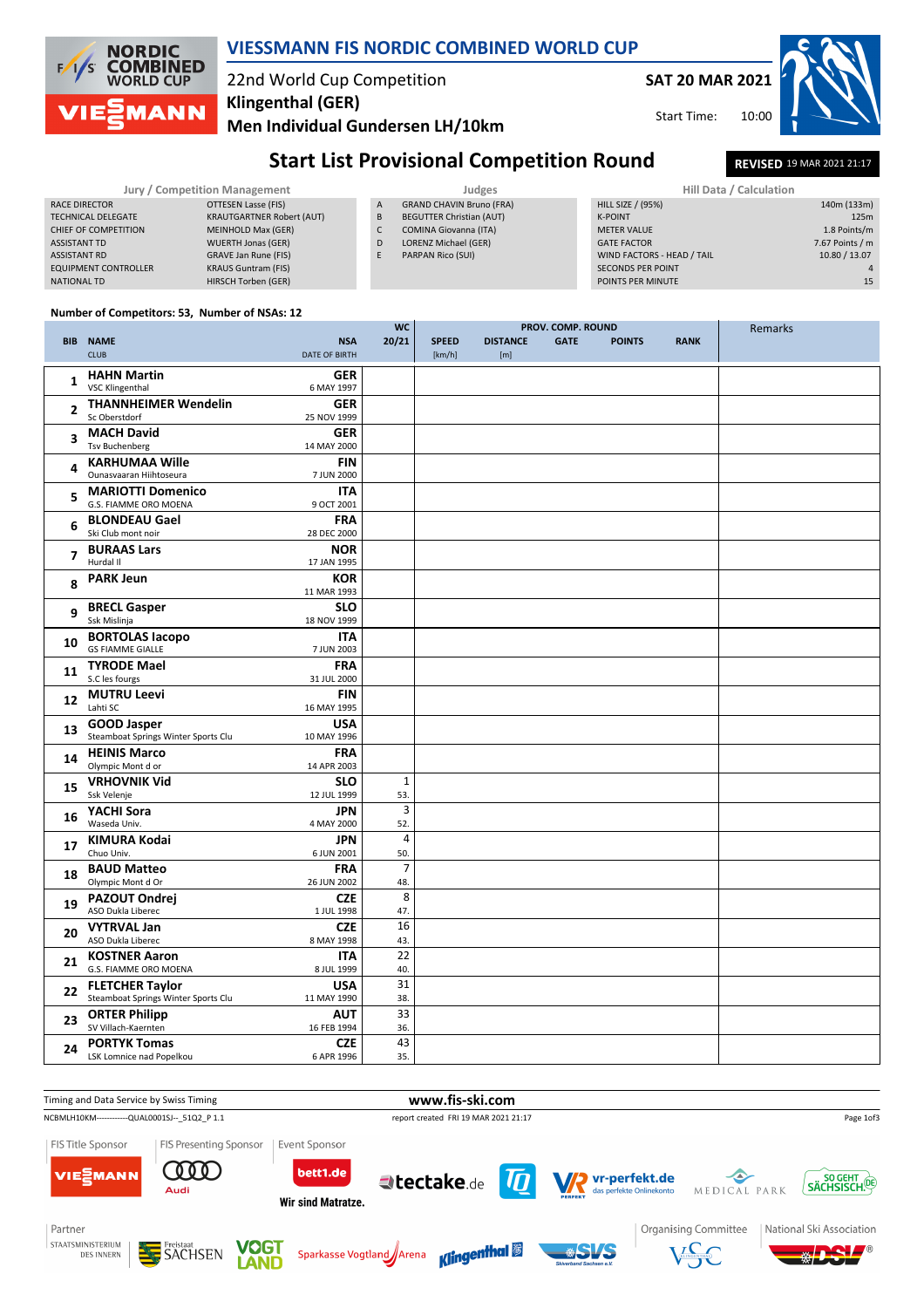

### **VIESSMANN FIS NORDIC COMBINED WORLD CUP**

## 22nd World Cup Competition **Men Individual Gundersen LH/10km Klingenthal (GER)**

**SAT 20 MAR 2021**

Start Time:



# **Start List Provisional Competition Round<br>
<b>REVISED** 19 MAR 2021 21:17

|            |                                        |                           | <b>WC</b>  | PROV. COMP. ROUND |                 |             |               | Remarks     |         |
|------------|----------------------------------------|---------------------------|------------|-------------------|-----------------|-------------|---------------|-------------|---------|
| <b>BIB</b> | <b>NAME</b>                            | <b>NSA</b>                | 20/21      | <b>SPEED</b>      | <b>DISTANCE</b> | <b>GATE</b> | <b>POINTS</b> | <b>RANK</b> |         |
|            | <b>CLUB</b>                            | <b>DATE OF BIRTH</b>      |            | [km/h]            | [m]             |             |               |             |         |
| 25         | <b>SCHMID Julian</b>                   | <b>GER</b>                | 51         |                   |                 |             |               |             |         |
|            | Sc Oberstdorf                          | 1 SEP 1999                | 34.        |                   |                 |             |               |             |         |
| 26         | <b>RETTENEGGER Stefan</b>              | <b>AUT</b>                | 55         |                   |                 |             |               |             |         |
|            | TSU St. Veit im Pongau                 | 3 FEB 2002                | 33.        |                   |                 |             |               |             |         |
| 27         | <b>NAGAI Hideaki</b>                   | <b>JPN</b>                | 60         |                   |                 |             |               |             |         |
|            | Gifu Hino Motors Ski Team              | 5 SEP 1983                | 32.        |                   |                 |             |               |             |         |
| 28         | <b>COSTA Samuel</b>                    | <b>ITA</b>                | 76         |                   |                 |             |               |             |         |
|            | G.S. FIAMME ORO MOENA                  | 30 NOV 1992               | 29.        |                   |                 |             |               |             |         |
| 29         | <b>OFTEBRO Einar Luraas</b>            | <b>NOR</b>                | 85         |                   |                 |             |               |             |         |
|            | Jardar II                              | 6 AUG 1998                | 27.        |                   |                 |             |               |             |         |
| 30         | <b>MUEHLETHALER Laurent</b>            | <b>FRA</b>                | 104        |                   |                 |             |               |             |         |
|            | Premanon                               | 27 SEP 1997               | 25.        |                   |                 |             |               |             |         |
| 31         | <b>SEIDL Mario</b>                     | <b>AUT</b>                | 122        |                   |                 |             |               |             |         |
|            | TSU St. Veit i. P.-Salzburg            | 8 DEC 1992                | 23.        |                   |                 |             |               |             |         |
| 32         | <b>JOEBSTL Thomas</b>                  | <b>AUT</b>                | 133        |                   |                 |             |               |             |         |
|            | SG Klagenfurt-Kaernten                 | 22 SEP 1995               | 22.<br>138 |                   |                 |             |               |             |         |
| 33         | <b>ANDERSEN Espen</b><br>Lommedalen IL | <b>NOR</b><br>28 OCT 1993 | 21.        |                   |                 |             |               |             |         |
|            | <b>WATABE Yoshito</b>                  | <b>JPN</b>                | 145        |                   |                 |             |               |             |         |
| 34         | Kitano Construction Corp. Ski Club     | 4 OCT 1991                | 20.        |                   |                 |             |               |             |         |
|            | <b>FRITZ Martin</b>                    | <b>AUT</b>                | 146        |                   |                 |             |               |             |         |
| 35         | WSV Murau-Steiermark                   | 24 OCT 1994               | 19.        |                   |                 |             |               |             |         |
|            | <b>KLAPFER Lukas</b>                   | <b>AUT</b>                | 152        |                   |                 |             |               |             |         |
| 36         | SC Erzbergland-Steiermark              | 25 DEC 1985               | 18.        |                   |                 |             |               |             |         |
|            | <b>ILVES Kristjan</b>                  | <b>EST</b>                | 163        |                   |                 |             |               |             |         |
| 37         | Elva Skiclub                           | 10 JUN 1996               | 17.        |                   |                 |             |               |             |         |
|            | <b>HIRVONEN Eero</b>                   | <b>FIN</b>                | 181        |                   |                 |             |               |             |         |
| 38         | Jyvaeskylae SC                         | 30 JAN 1996               | 16.        |                   |                 |             |               |             |         |
| 39         | <b>WEBER Terence</b>                   | <b>GER</b>                | 214        |                   |                 |             |               |             |         |
|            | SSV Geyer                              | 24 SEP 1996               | 15.        |                   |                 |             |               |             |         |
| 40         | YAMAMOTO Ryota                         | JPN                       | 227        |                   |                 |             |               |             |         |
|            | Nagano Hino Motors Ski Team            | 13 MAY 1997               | 14.        |                   |                 |             |               |             |         |
| 41         | <b>BJOERNSTAD Espen</b>                | <b>NOR</b>                | 229        |                   |                 |             |               |             |         |
|            | Byåsen Skiklubb                        | 26 DEC 1993               | 13.        |                   |                 |             |               |             |         |
| 42         | <b>RYDZEK Johannes</b>                 | <b>GER</b>                | 316        |                   |                 |             |               |             |         |
|            | SC 1906 Oberstdorf                     | 9 DEC 1991                | 12.        |                   |                 |             |               |             |         |
| 43         | <b>GRAABAK Joergen</b>                 | <b>NOR</b>                | 323        |                   |                 |             |               |             | red bib |
|            | Byåsen IL                              | 26 APR 1991               | 11.        |                   |                 |             |               |             |         |

**technical break**

| 44 | <b>FAISST Manuel</b>       | <b>GER</b>  | 349 |
|----|----------------------------|-------------|-----|
|    | SV Baiersbronn             | 11 JAN 1993 | 10. |
| 45 | <b>GREIDERER Lukas</b>     | <b>AUT</b>  | 381 |
|    | HSV Absam Bergisel-Tirol   | 8 JUL 1993  | 9.  |
| 46 | <b>OFTEBRO Jens Luraas</b> | <b>NOR</b>  | 433 |
|    | Jardar II                  | 21 JUL 2000 | 8.  |
| 47 | <b>LAMPARTER Johannes</b>  | <b>AUT</b>  | 492 |
|    | Nordic Team Absam          | 8 NOV 2001  | 7.  |
| 48 | <b>HEROLA Ilkka</b>        | <b>FIN</b>  | 544 |
|    | Puijon Hiihtoseura         | 22 JUN 1995 | 6.  |
| 49 | <b>FRENZEL Eric</b>        | <b>GER</b>  | 560 |
|    | SSV Geyer                  | 21 NOV 1988 | 5.  |
| 50 | <b>RIESSLE Fabian</b>      | <b>GER</b>  | 598 |
|    | SZ Breitnau                | 18 DEC 1990 | 4.  |